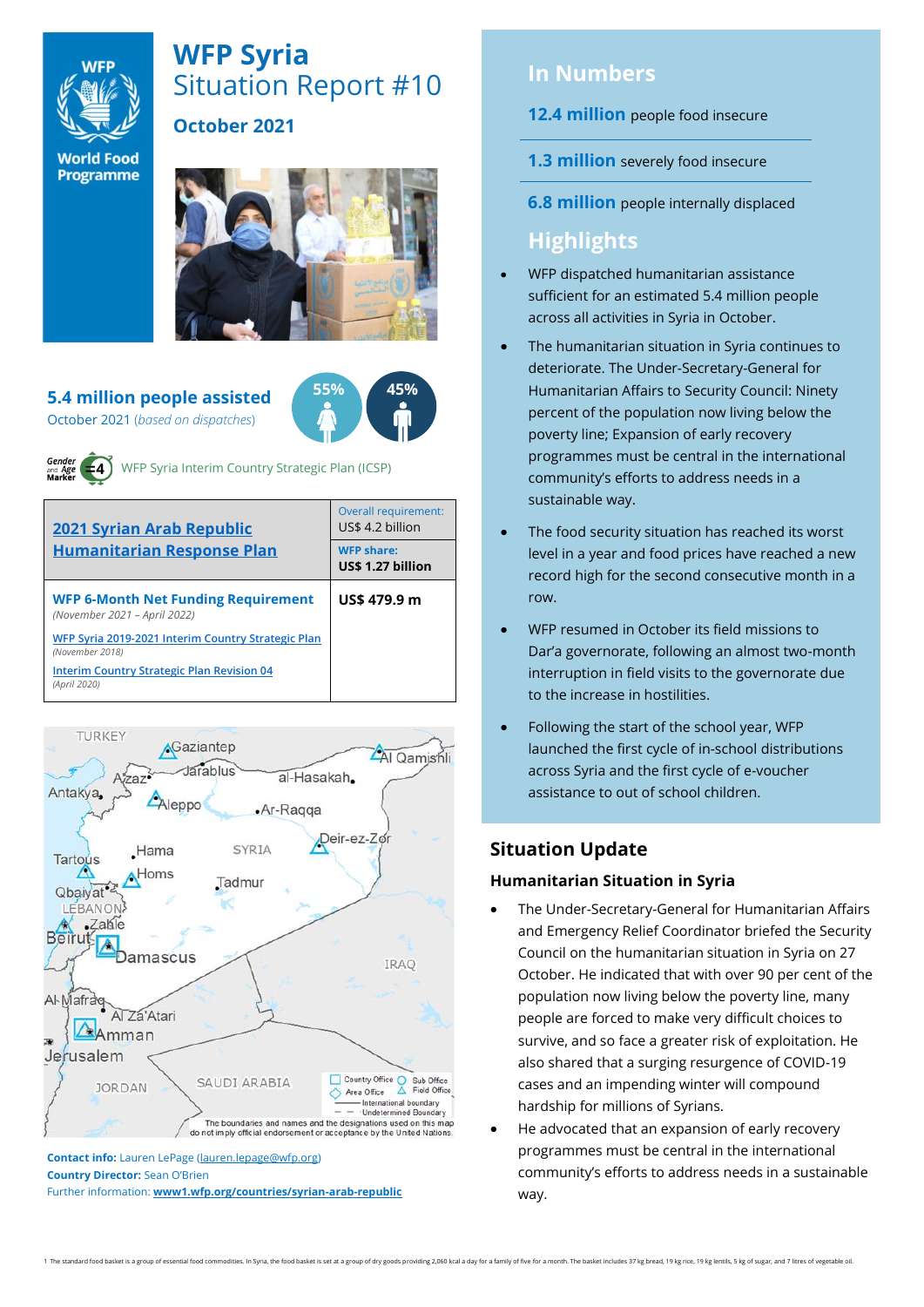#### **Economic situation**

- October 2021 marked the highest ever recorded monthly average reference food basket price since WFP started price monitoring in 2013, with food prices reaching a new record high for the second consecutive month, according to the latest **[WFP Syria Market Price](https://reliefweb.int/report/syrian-arab-republic/syria-country-office-market-price-watch-bulletin-issue-83-october-2021)  [Watch Bulletin](https://reliefweb.int/report/syrian-arab-republic/syria-country-office-market-price-watch-bulletin-issue-83-october-2021)**. In October, the nationwide average price of the WFP standard reference food basket increased by nine percent compared to September 2021, reaching SYP 202,231 (USD 81 at the official exchange rate of SYP 2,500/USD). Food prices are now 15 percent higher than six months ago, and 128 percent higher compared to the same time last year.
- The increase is mainly attributed to the ongoing fuel shortage countrywide, as well as to worldwide commodity prices which have increased by 30 percent compared to the same time last year.

#### **Food security situation**

The food security situation reached its worst level in a year in October 2021, according to the latest **[WFP data](https://reliefweb.int/report/syrian-arab-republic/syria-mvam-bulletin-60-october-2021)**. More than half of households surveyed (52 percent) reported inadequate food consumption, up by 11 percent since September 2021 and by six percent compared to October 2020. The continued deterioration is largely induced by a decade of conflict and the ongoing economic decline compounded by a crippling fuel shortage, economic sanctions, and the continued financial crisis in Lebanon.

#### **Southern Syria**

• WFP resumed in October its field missions to Dar'a governorate, following an almost two-month interruption in field visits to the governorate due to the increase in hostilities. Overall, WFP reaches approximately 450,000 people a month across Dar'a.

#### **North-Western Syria**

• In October, the UNHCR-led Camp Coordination and Camp Management (CCCM) cluster tracked 19,940 new displacements of people and 2,540 return movements, due mainly to economic opportunities or in search of better services. More than 3,000 people left the Ehsem sub-district. Ariha, Dana and Afrin sub-districts each received around 1,500 people. Newly arrived people say their main needs are cash support, food, and shelter.

## **WFP Operations**

• WFP dispatched food and nutrition assistance sufficient for an estimated 5.4 million people across all activities in Syria in October. US\$ 1.9 million in cash-based transfers (CBT) was distributed to 117,137 WFP beneficiaries.

#### **General Food Assistance (GFA) Programme**

- In October, WFP dispatched GFA sufficient for some 5.3 million people across all 14 Syrian governorates.
- Cross-border deliveries from Turkey accounted for 25 percent of the total WFP general food assistance dispatched. This includes food rations for some 1.3 million people areas of Idlib and Aleppo governorate inaccessible from inside Syria.

#### **Livelihoods, Resilience and Social Safety Nets**

• WFP reached some 14,100 people under its livelihoods, resilience, and social safety-nets-projects by providing kitchen gardens, food processing units, and thyme cultivation assistance across many governorates in Syria.

#### **School Feeding Programme**

- In October, WFP launched the first cycle of fortified date bar distributions in all governorates, reaching some 392,000 children in 1,396 schools.
- WFP also launched the first cycle of e-voucher assistance to out of school children, reaching 10,120 children in Al Hasakeh, Aleppo, Damascus, Dar'a, Deir Ezzor, Hama, Homs, Lattakia, Qunaitera, Rural Damascus and Tartous governorates.
- The fresh meals programme reached 30,900 children in Aleppo in October 2021.

#### **Nutrition Programme**

- WFP dispatched nutrition products for the prevention of acute malnutrition and micronutrient deficiencies for 239,200 children (6-23 months old) and Pregnant and Lactating Women and Girls (PLWG). This includes some 61,500 PLWG who received CBT to purchase fresh food from WFP-contracted shops.
- WFP dispatched nutrition products for the treatment of moderate acute malnutrition for 4,400 children and PLWG for one month.

## **Clusters and Common Services**

#### **Logistics Cluster**

- Facilitating the cross-border operation from Turkey, the WFP-led Logistics Cluster transshipped 1,020 Syrian trucks from Turkey in October through the Bab al-Hawa border crossing. A total of 23,135 mt of Food Security, Education, Health, WASH and Shelter items were transhipped on behalf of WFP, IOM, UNHCR, WHO and UNICEF.
- In October, the WFP-led Logistics Cluster facilitated the storage of 2,663  $m<sup>3</sup>$  of humanitarian goods in its common storage facilities in Aleppo, Homs, Rural Damascus and Qamishli on behalf of FAO, OXFAM, PUI, UNDP, WHO, NRC, ICRC and UNFPA.